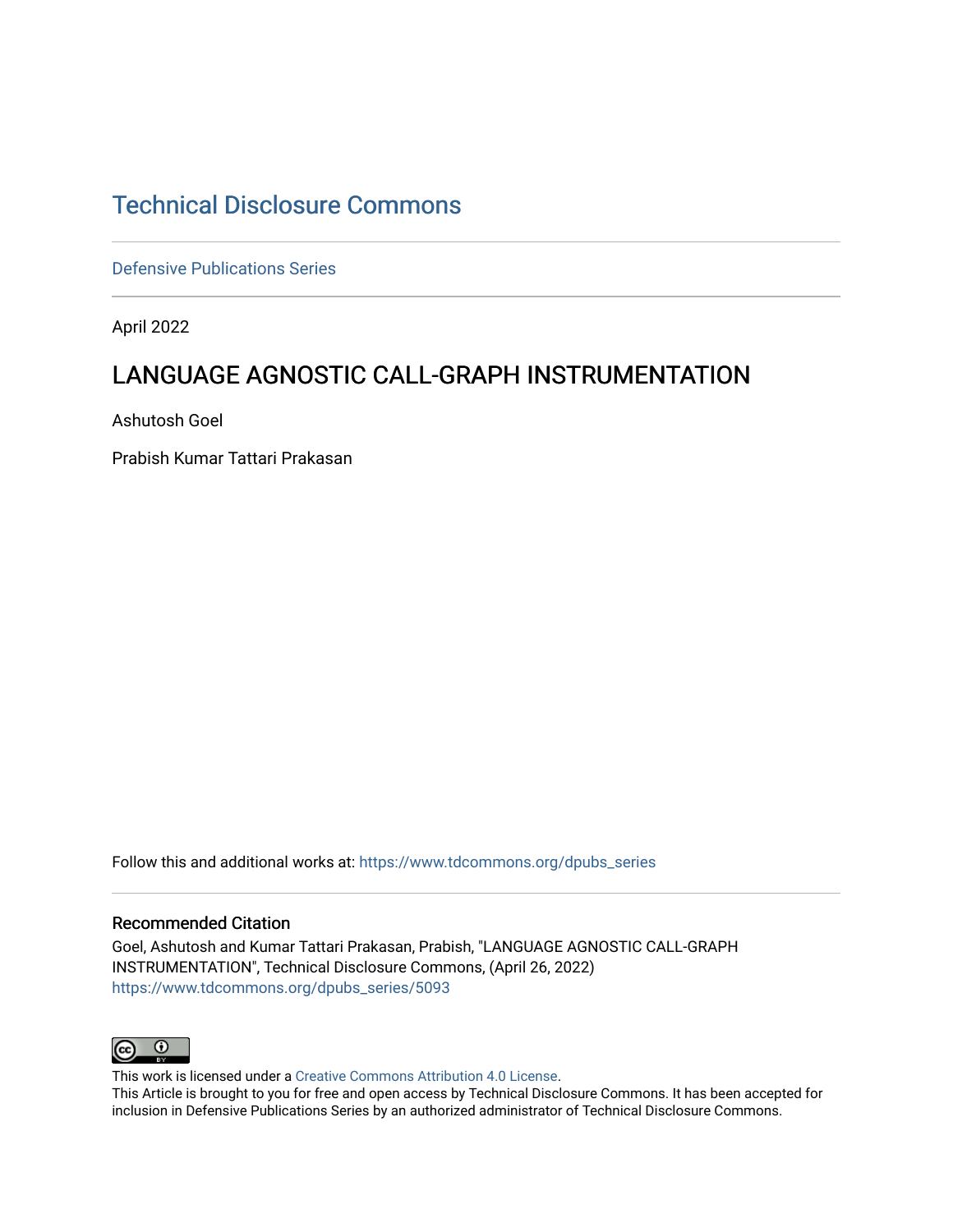#### LANGUAGE AGNOSTIC CALL-GRAPH INSTRUMENTATION

AUTHORS: Ashutosh Goel Prabish Kumar Tattari Prakasan Madhu

### ABSTRACT

Currently, in the space of Application Performance Monitoring (APM), instrumentation agents for different languages capture stack-traces, as well as additional information indicating how functions are called, how these calls are related to each other, and how much time each function call takes, which can be represented using call-graphs. However, the underlying software (code) used to capture these call-graphs is often implemented in different programming language-specific agents (e.g., a Java-agent, a phpagent, a Python-agent, etc.), which results in code-logic-duplication and maintenance overhead. It would be beneficial to provide a capability for capturing call-graphs in a language agnostic manner. Techniques presented herein provide for the ability to implement an agent through the use of Extended Berkley Packet Filter (eBPF) technology such that the agent is not tied to any specific language and can capture call-graphs and other context-metadata from many different applications, which may improve observability across multiple languages.

### DETAILED DESCRIPTION

Application Performance Monitoring (APM) agents as currently implemented in application environments typically collect telemetry data from applications and also collect call-graphs. These call-graphs typically contain information indicating how functions/methods in an application are called and how they are related (i.e., which function called which other function, how much time was taken by each function to execute and other metadata related to the hierarchy of these functions). Additionally, some APM agents sample stack-traces at a regular frequency of a running application such that the stack-trace can be attached and reported in the context of a captured call-graph.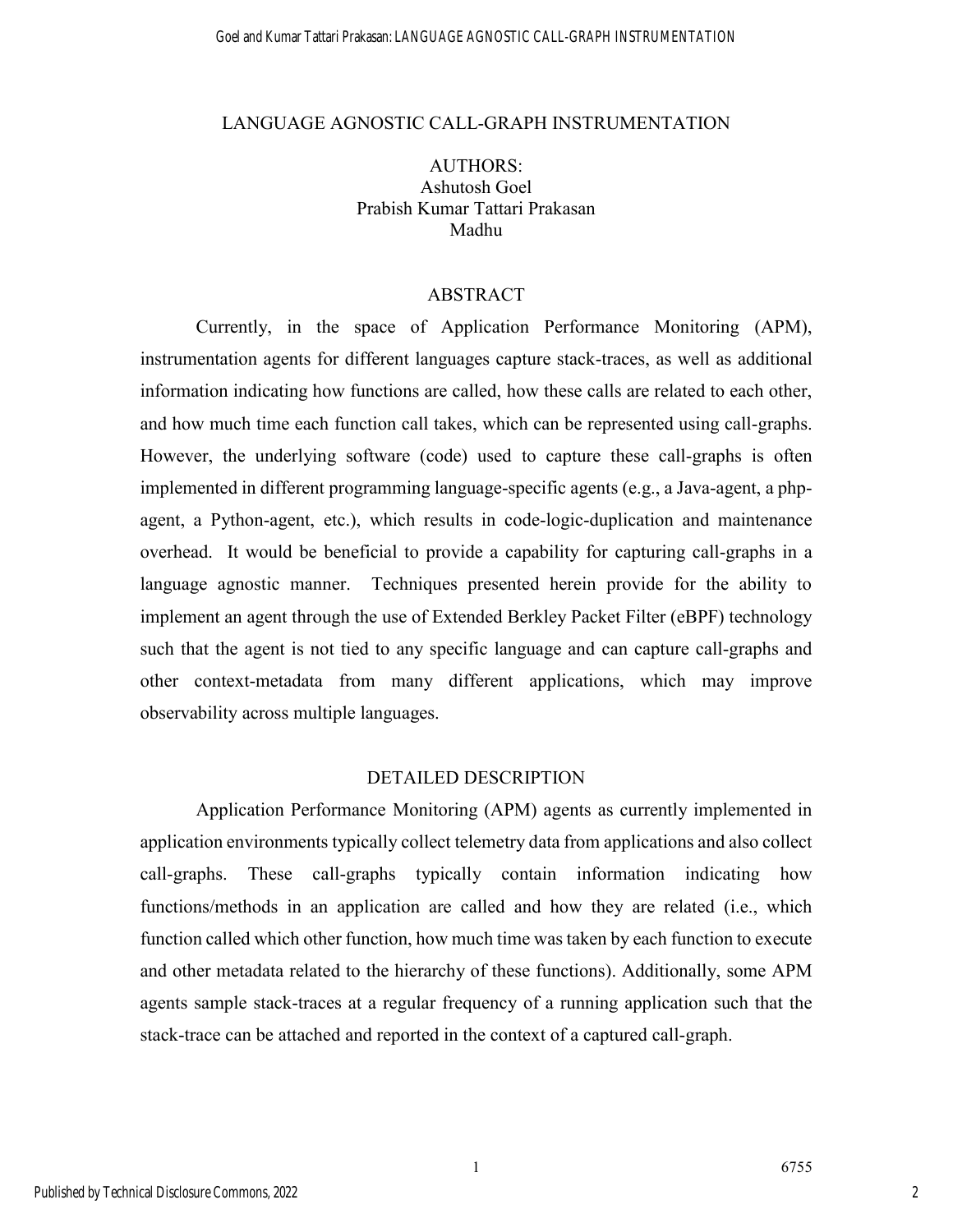This proposal provides a technique through which a language-agnostic agent may be implemented, such that the agent is not tied to any specific language, yet, can still capture call-graphs and other context-metadata from applications for observability.

In particular, the solution presented herein utilizes Extended Berkley Packet Filter (eBPF) technology through which a standalone eBPF agent can be built that facilitates capturing call-graphs of applications that may be written in different programming languages. This eBPF agent can intercept every method/function call in an application using user-probes.

These interceptions can be used to capture information of different functions and/or methods, including, but not limited to, function-name, line-number from where a function was called, the file-name from where the call was made, etc. and the captured information can be stored into shared-memory data-structures (i.e., memory that is shared between the user-space and the kernel-space) called eBPF-Maps, as typically known in the technology space. The information stored in the eBPF-maps can be collected in user-space and used to generate call-graphs.

In addition, the collected call-graph can be correlated with data from telemetry libraries like open-telemetry. To achieve this, when the eBPF agent is intercepting methods/functions used in an application mentioned above, it can also look for function calls from open-telemetry library (telemetry library) for starting and ending spans to capture span-ids, trace-ids, and other metadata that may be relevant to the context of a span/trace. The previously collected call-graph information can be stitched together with a corresponding span-context for correlation, which can be used by an observability backend. Figure 1, below, illustrates an example operational flow associated with such techniques involving an eBPF agent, as proposed herein.

2 6755